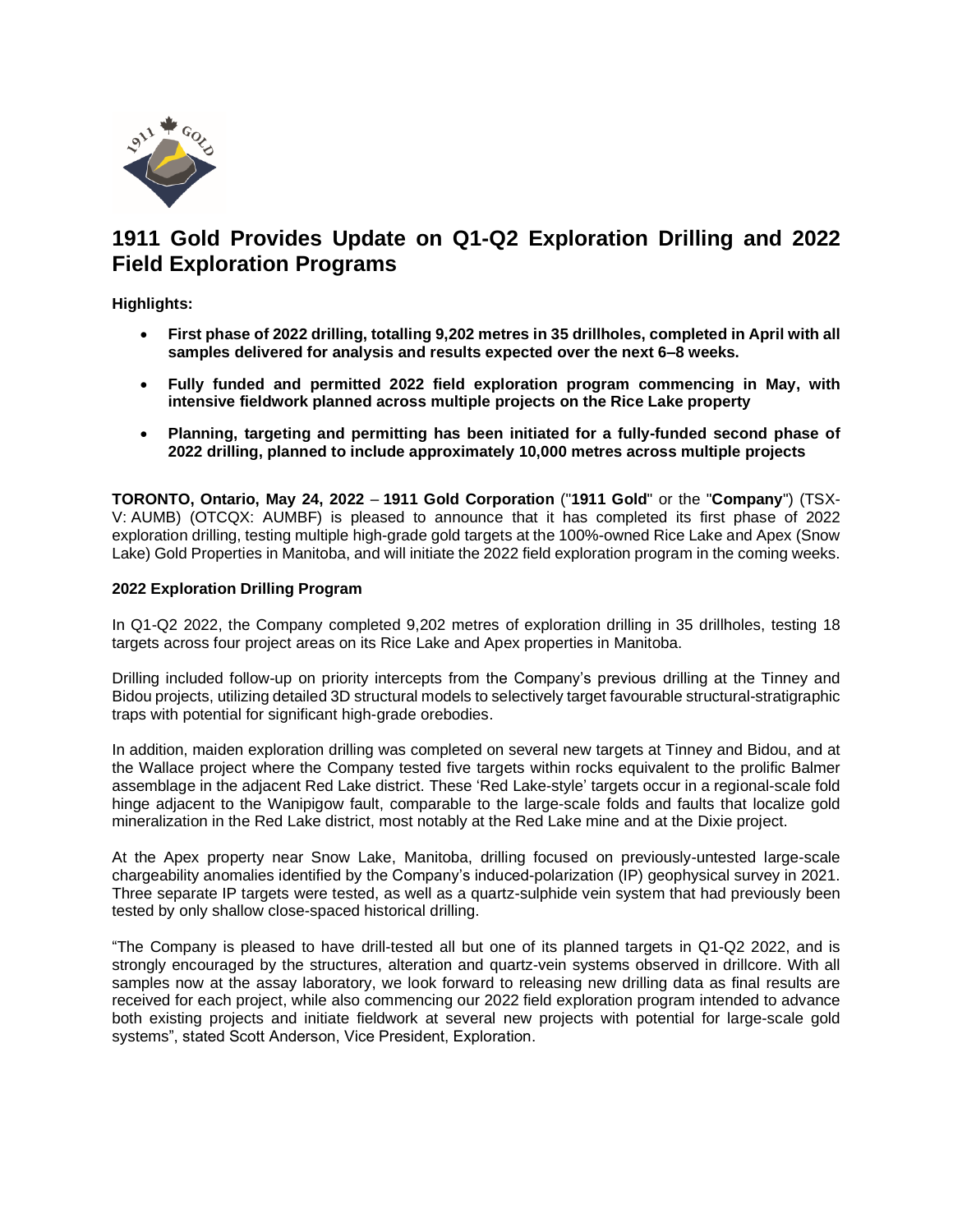## **2022 Field Exploration Program**

Exploration in 2022 will involve mapping, sampling and surficial geochemistry to furtheradvance the Tinney, Bidou and Wallace projects (**Figure 1**), where exploration continues to reveal evidence of gold systems with significant scale potential. Following reconnaissance and compilation work in 2021, fieldwork will also commence in three new areas along the crustal-scale Wanipigow fault, including the Palomar, Gold Creek and Whales projects. At the latter project, 2022 fieldwork will include a very high-resolution airborne magnetic survey to infill a gap in the regional dataset and upgrade existing low-resolution data.



Figure 1: Rice Lake exploration property, showing major structures, project locations and new projects for 2022 field program.

Drill targeting is also ongoing for the Curries Landing project in the western portion of the Rice Lake property – an area with minimal bedrock exposure and no record of previous drilling. This project is centred on a regional-scale fold of a major geological contact adjacent to the crustal-scale Wanipigow fault. Targeting is utilizing new data from the 24-line-kilometre IP survey (Abitibi Geophysics' OreVision® system) completed in January, coupled with the high-resolution UAV magnetic data previously acquired by the Company, to identify large-scale structural targets within this untested regional-scale fold.

In addition, at the Central Manitoba project (site of the historical Central Manitoba mine, which produced approximately 150,000 ounces of gold at an average grade of 11–12 g/t gold), underground workings and previous drilling are being compiled, georeferenced and modeled, and augmented with new field data, to constrain drill targeting at depth below historical workings. Despite extending in length over two kilometres at surface, the vein systems at Central Manitoba were only mined to a vertical depth of approximately 100 metres, which is highly unusual for gold deposits in the Rice Lake and Red Lake belts which typically extend to depths at least as great as their surface footprint, suggesting untested potential at Central Manitoba.

In Q2 2022, the Company also plans to commence exploration on its Denton-Keefer property located 30 km southwest of Timmins, Ontario, along the prolific Porcupine-Destor fault. The Company has contracts in place for the acquisition of new high-resolution datasets for the property, including orthophoto, LiDAR, magnetic and electromagnetic surveys. These datasets will provide a strong foundation for exploration planning and drill targeting at Denton-Keefer; additional details will be provided once the surveys commence in late Q2 2022.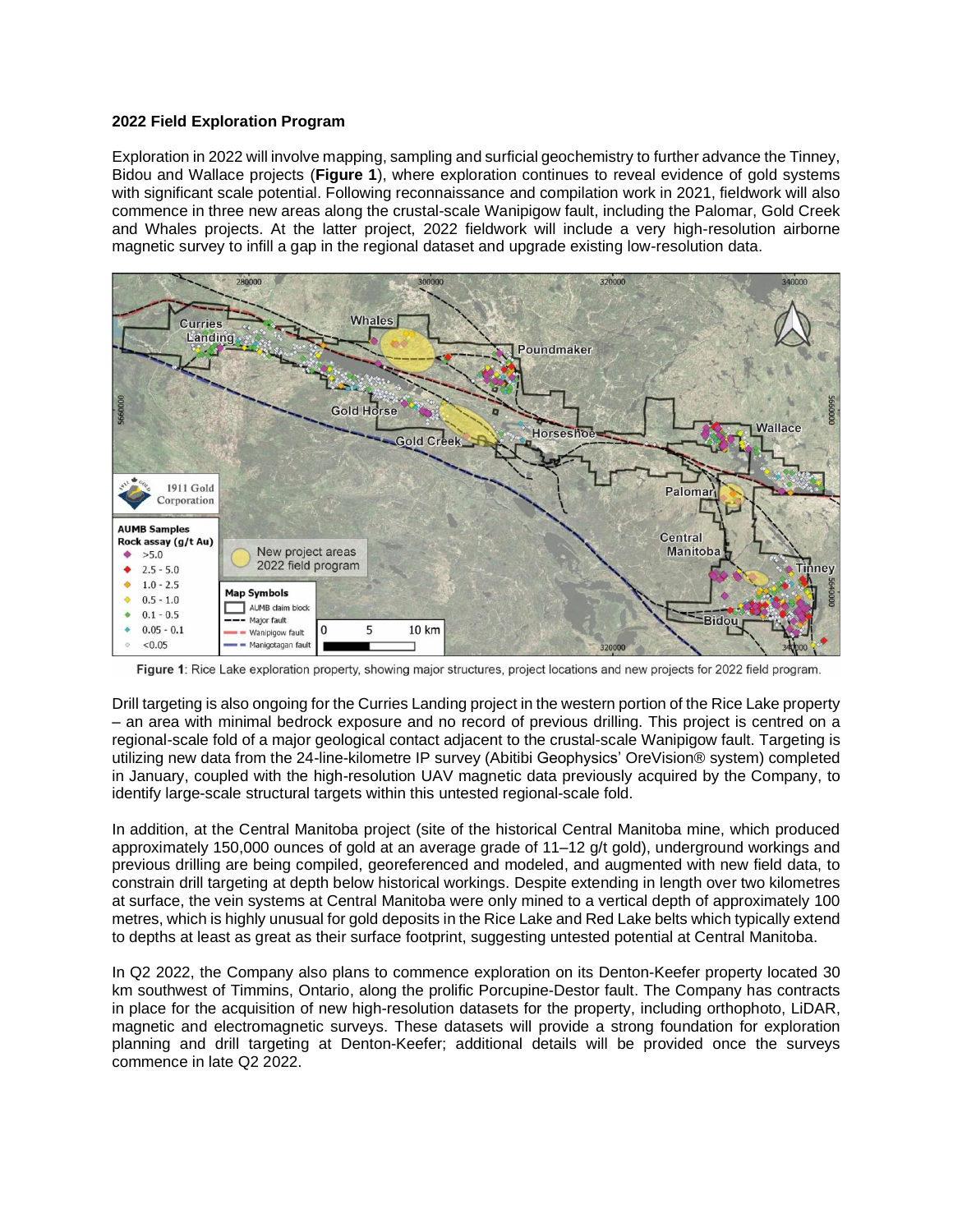## **Rice Lake Gold Property**

The 100%-owned Rice Lake Gold Property is located on the Rice Lake greenstone belt, which is the western extension of the prolific Red Lake belt in adjacent Ontario, and is situated along the same fundamental crustal-scale structure—an ancient plate margin—that produced the exceptional gold endowment of this district. The Company's consolidated land position, totaling over 58,000 hectares after recent strategic acquisitions, covers a 70-kilometre-long section of a crustal-scale 'break', referred to as the Wanipigow fault, that represents a principal control on orogenic gold in the Rice Lake–Red Lake district.

## **Apex (Snow Lake) Gold Property**

The 100%-owned Apex Gold Property, totalling 2,200 hectares, is located in the Flin Flon–Snow Lake greenstone belt, which is one of the most prolific mineral belts worldwide and hosts the 1.5-million-ounce New Britannia gold deposit, located 14 kilometres northwest of Apex. Gold deposits in the district are spatially associated with the north margin of the belt; the Apex Property is situated between two crustalscale faults cutting this margin, representing a highly favourable setting, also currently being explored by Kinross Gold at their adjacent Laguna property. In addition to gold, the Apex property is prospective for lithium and lies adjacent to ground currently being explored by Foremost Lithium and Snow Lake Lithium.

## **Denton-Keefer Gold Property**

The 100%-owned Denton-Keefer property, totalling 2,100 hectares, is located 30 kilometres southwest of Timmins, Ontario, in the Timmins-Porcupine Gold Camp of the Abitibi greenstone belt – one of the richest goldfields in the world with over 70 million ounces of past gold production from deposits arranged along the crustal-scale Porcupine-Destor Fault (PDF). The property covers a 7.5-kilometre section of the Abitibi greenstone belt, including a portion of the PDF, and is thus situated in a highly-prospective setting, geologically similar to the supergiant gold deposits in the Timmins-Porcupine Gold Camp. Strategically positioned between Pan American Silver's Timmins West mine and GFG Resources' Pen Gold project, the property has significant potential for both orogenic gold and gold-rich VMS deposits.

#### **Qualified Person Statement**

Technical information in this news release has been reviewed and approved by Dr. Scott Anderson, Ph.D., P.Geo., the Company's Vice President, Exploration, and Qualified Person as defined by Canadian National Instrument 43-101 – Standards of Disclosure for Mineral Projects.

## **About 1911 Gold Corporation**

1911 Gold is a junior explorer that holds a highly prospective, consolidated land package totalling more than 58,000 hectares within and adjacent to the Archean Rice Lake greenstone belt in Manitoba, and also owns the True North mine and mill complex at Bissett, Manitoba, where it reprocesses historic tailings on a seasonal basis. 1911 Gold believes its land package is a prime exploration opportunity, with potential to develop a mining district centred on the True North complex. The Company also owns the Apex project near Snow Lake, Manitoba and the Tully and Denton-Keefer projects near Timmins, Ontario, and intends to focus on both organic growth opportunities and accretive acquisition opportunities in North America.

1911 Gold's True North complex and exploration land package are located within the traditional territory of the Hollow Water First Nation, signatory to Treaty No. 5 (1875-76). 1911 Gold looks forward to maintaining open, co-operative and respectful communication with the Hollow Water First Nation, and all local stakeholders, in order to build mutually beneficial working relationships.